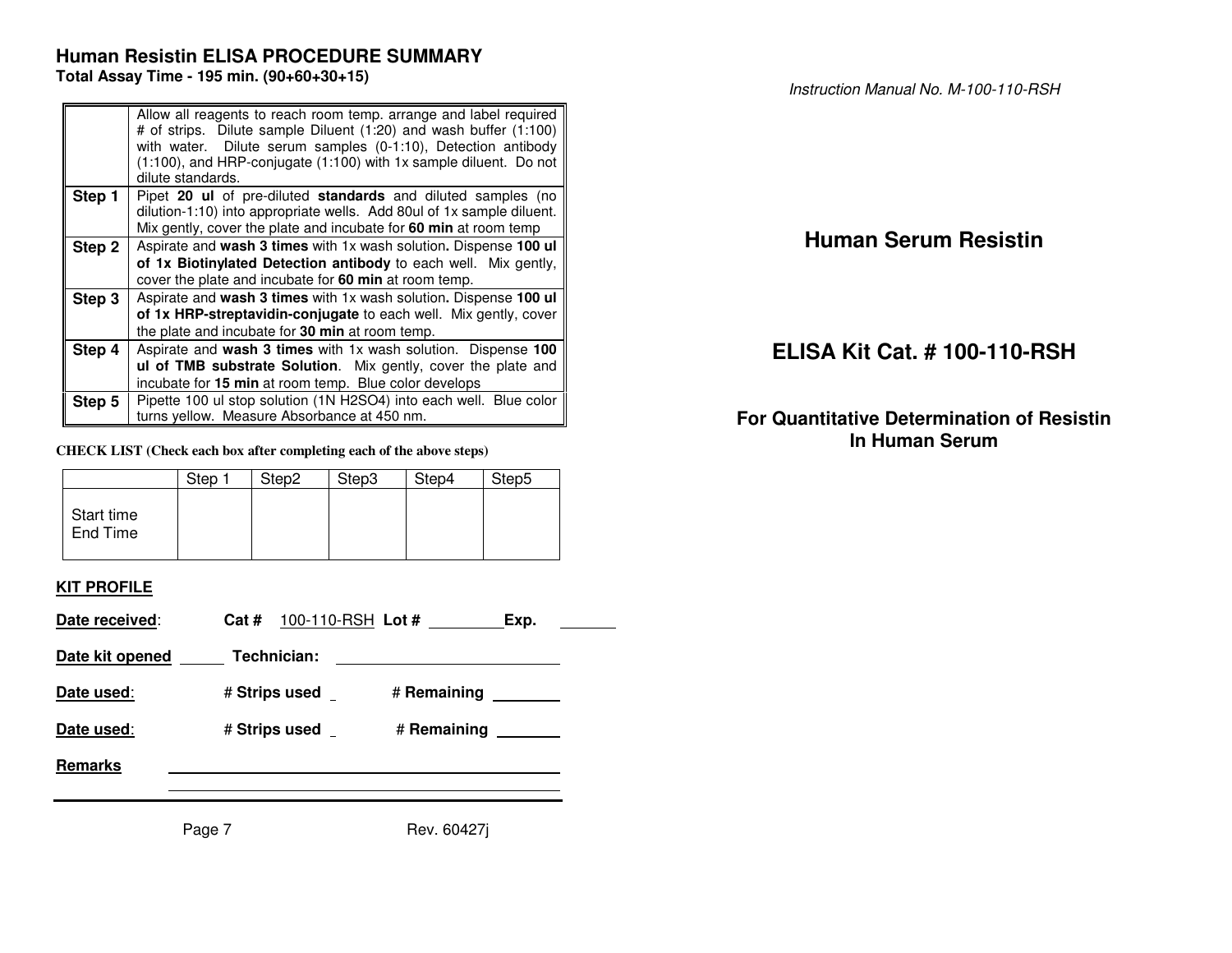### **HumanResistinELISAKITCat. No. 100-110-RSH**

| Kit Components, 96 tests                                        | Cat #           |
|-----------------------------------------------------------------|-----------------|
| Anti-Human Resistin coated strip plate<br>(8 wells x 12 strips) | 100-111         |
| Human Resistin Std. A (0 ng/ml), 0.250 ml                       | 100-112         |
| Human Resistin Std B (0.25 ng/ml), 0.250 ml                     | 100-113         |
| Human Resistin Std C (0.5 ng/ml), 0. 250 ml                     | 100-114         |
| Human Resistin Std D (1 ng/ml), 0. 250 ml                       | 100-115         |
| Human Resistin Std E (1.5 ng/ml), 0. 250 ml                     | 100-116         |
| Human Resistin Std F (2 ng/ml), 0. 250 ml                       | 100-117         |
| (20x) Sample/Conjugate Diluent, 10ml                            | SD-20           |
| Wash Buffer (100X), 10 ml                                       | WB-100          |
| (100x) Anti-Human Resistin Detection Ab, 0.12 ml                | 100-118         |
| (100x) Streptavidin-HRP conjugate, 0.12ml                       | <b>S-HRP100</b> |
| TMB Substrate, 12 ml                                            | 80091           |
| Stop solution, 12 ml                                            | 80101           |
| <b>Instruction Manual</b>                                       | M-100-110-      |
|                                                                 | <b>RSH</b>      |

#### **Introduction**

Obesity, <sup>a</sup> com mon nutritional disorder, is associated with diabetes, hypertension, hyperlipidemia, cancer and many other health related problems. Regulation of body weight depends upon the calorie intake and expenditure. It is <sup>a</sup> very complex and highly regulated process. It involves multiples neural circuits with specific neuropeptides, neurotransmitter transporters and receptors and influenced by peripheral signals. Resistance to insulin characterizes type 2 diabetes, the most com mon form of diabetes. There is <sup>a</sup> strong link between type 2 diabetes and obesity, as most patients tend to be obese. Adipose tissue is the major organ involved in energy storage and mobilization. Adipocyte produces several key regulatory proteins such as leptin, adipsin, Acrp30/AdipoQ, T NF-alpha, adipocyte fatty acid binding protein (aFABP) and Pref-1 (an inhibitor or adipocyte differentiation) that are involved in obesity. Thiozolidinediones (TZDs), <sup>a</sup> new class of anti-diabetic, enhances target-tissue sensitivity to insulin.

A screen of genes down regulated by TZD in adipocyte led to the discovery of <sup>a</sup> new protein hormone called resistin (for resistance to insulin). Resistin, specifically produced and secreted by adipocyte, is present at elevated levels in the blood of obese animals, and is down regulated by fasting and anti-diabetic drugs. Antibody to resistin stimulated glucose uptake and improved insulin sensitivity in obese mice. Some other protein related to resistin has been called resistin-related molecules (RELM-alpha and beta). Resistin family of proteins was also identified as proteins (FIZZ1-3, for Found in Inflam matory zone) involved in allegory and inflam mation.

ADI Resistin ELISA kit is a highly sensitive sandwich type assay for the measurement of Resistin in serum. The assay can be adapted to measure Human Resistin in other biological fluids such as plasma, urine, culture medium etc.

### **PERFORMANCECHARACTERISTICS**

**1. Detection limit**- Based on 6 replicate determinations of the zero stand ards, the minimum R esistin concentration d etecta ble using this assay is 200 pg/ml. The detection limit is defined as the value deviating b y 2 SD fro m the zero stand ard.

### **2. High d ose ho ok effect**

Resistin concentrations of up to 20 ng/ml did not show any hook effect.

**3. Expected Values**: A limited testing of 20 adult Human serum samples values of 4.65 - 16.30 ng/ml (average 9.83 ng/ml).

**4. Specificity:** This kit is specific to Resistin and does not show any significant re activity to other Human serumproteins.

### **5. Sp eciesCrossreactivity**

Cross reactivity was tested with the following animal serum at no dilution: Monkey serum cross-re actedat 38%. Rat, G oat, M ouse, and Hamster serums ha d less than 1% crossre activity.

### **Other ELISAkitsareavailable fromADI (**co mplete list at the web site)

**Human**: Adiponectin (Acrp30 and gAcrp30), Albumin, Aldosterone, AFP, betaamyloid 1-40/42, Angiogenin, Angiopoietin-2, beta-2M, B M P-7, C-peptide, C R P, Cox-2, Ferritin, PSA, fPSA, GH, IgG, IgM, IgE, IgG1, IgG4, Insulin, NSE, CA125, CA199, CA242, PAP, Resistin, SHBG, LH, FSH, TSH, T3, T4, and Steroid ELISA kits (cortisol, E2, testosterone, progesterone etc). **Monkey**: IgM, IgG, IgA, C RP**Rat**: Albumin, CRP, IgG, IgM, Alpha 1 Acid glycoprotein **Mouse**: Albumin, IgA, IgG, IgG1, IgG2a, IgG2b, IgG3, IgE, IgM, Leptin, Resistin, Acrp30, C RP, Haptoglobin, T NF-alpha, V EGF, **Chicken**: IgG, IgM, IgY, Ovalbumin **Rabbit**: CRP, IgG **B o vine**: Albumin, IgG, IgM, Lactoferrin, Transferrin **Pig**: Albumin, IgG, IgM, **D o g:** C R P, IgG, IgM **Cat**: IgG, IgM **G oat:** IgG **She e p:** IgG **Turkey**: IgG

For more details please consult our web site (www.4adi.com) or contact us by email (<u>service@4adi.com</u>).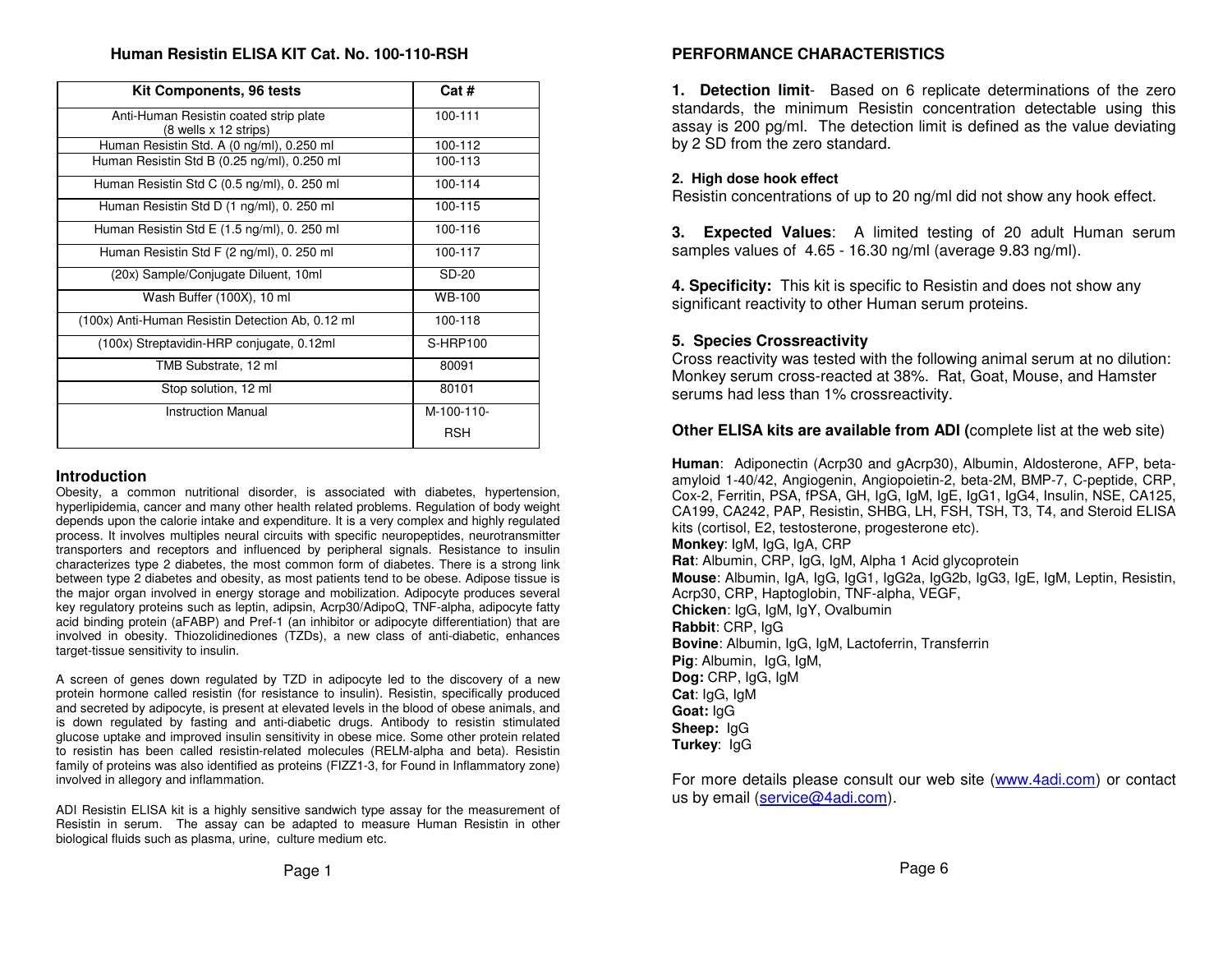# **WORKSHEET OF TYPICAL ASSAY**

| Wells  | Stds/samples                         | *Mean<br>A <sub>450</sub> nm | <b>Calculated</b><br>Concn                                       |
|--------|--------------------------------------|------------------------------|------------------------------------------------------------------|
| A1, A2 | Std. A $(0 \text{ ng/ml})$           | 0.000                        |                                                                  |
| B1, B2 | <b>Std. B</b> $(0.25 \text{ ng/ml})$ | 0.21                         |                                                                  |
| C1, C2 | Std. C $(0.5 \text{ ng/ml})$         | 0.43                         |                                                                  |
| D1, D2 | Std. $D(1)$ ng/ml                    | 0.998                        |                                                                  |
| E1, E2 | <b>Std. E</b> $(1.5 \text{ ng/ml})$  | 1.73                         |                                                                  |
| F1, F2 | Std. $f(2 \nmid m)$                  | 2.35                         |                                                                  |
| G1, G2 | Sample 1 (1:5)                       | 0.561                        | $(2.01$ ng/ml)<br>Adjusted for<br>sample dilution<br>10.05 ng/ml |

**\*** =Average duplicate values after deducting the std zero values.

**NOTE**: These data are for demonstration purpose only. A complete standard curve must be run in every assay to determine sample values. Each laboratory should determine their own normal reference values.



A typical std. assay curve (do not use this for calculating sample values)

Page 5

### **PRINCIPLE OF THE TEST**

Human Resistin ELISA kit is based on binding of Human Resistin from samples to two antibodies, one immobilized on the microtiter well plates, and other bound to the enhancing protein Biotin, which then binds to strepavidin horseradish peroxidase conjugate. After <sup>a</sup> washing step, chromogenic substrate is added and colors developed. The enzymatic reaction (color) is directly proportional to the amount of Resistin present in the sample. Adding stopping solution terminates the reaction. Absorbance is then measured on a microtiter well ELISA reader at 450 nm. and the concentration of Resistin in samples and control is read off the standard curve.

### **MATERIALS AND EQUIPMENT REQUIRED**

Adjustable micropipet (5-1000ul) and multi-channel pipette with disposable plastic tips. Reagent troughs, plate washer (recommended) and ELISA plates Reader.

### **PRECAUTIONS AND SAFETY INSTRUCTIONS**

The Alpha Diagnostic International Human Resistin ELISA kit is intended for *in vitro research* use only. The reagents contain Thimerosal (0.01%) as preservative; necessary care should be taken when disposing solutions. All other precautions must be taken to handle biological material.

All waste material should be properly disinfected before disposal. Avoid contact with the stop solution (1N sulfuric acid) and dispose of it accordingly.

### **SPECIMEN COLLECTION AND HANDLING**

Collect blood by venipuncture, allow clotting, and separating the serum by centrifugation at room temperature. Do not heat inactivate the serum.. If sera can not be immediately assayed, these could be stored at -20<sup>o</sup>C for up to six months. Avoid repeated freezing and thawing of samples. No preservatives should be added to the serum. It is also possible to use plasma for testing.

### **Reagent Preparation**

- 1. Dilute the 20x Sample Diluent 1:20 with water (5ml diluent in 95ml water). Dilute only the required reagent. Store diluted solution at 4oC for 3-4 days. Prepare 100ml for <sup>a</sup> full plate assay.
- 2. Dilute the wash buffer 1:100 with water. Dilute 5ml of the stock in 500ml water. Store at room temperature for 1 week.
- 3. Dilute the Detection Ab. (1:100) using the 1x Sample Diluent. (100ul in 10ml diluent). Prepare 10ml for <sup>a</sup> full plate assay.
- 4. Dilute the Streptavidin HRP (1:100) using the 1x Sample Diluent (100ul in 10ml diluent). Prepare 10ml for <sup>a</sup> full plate assay.